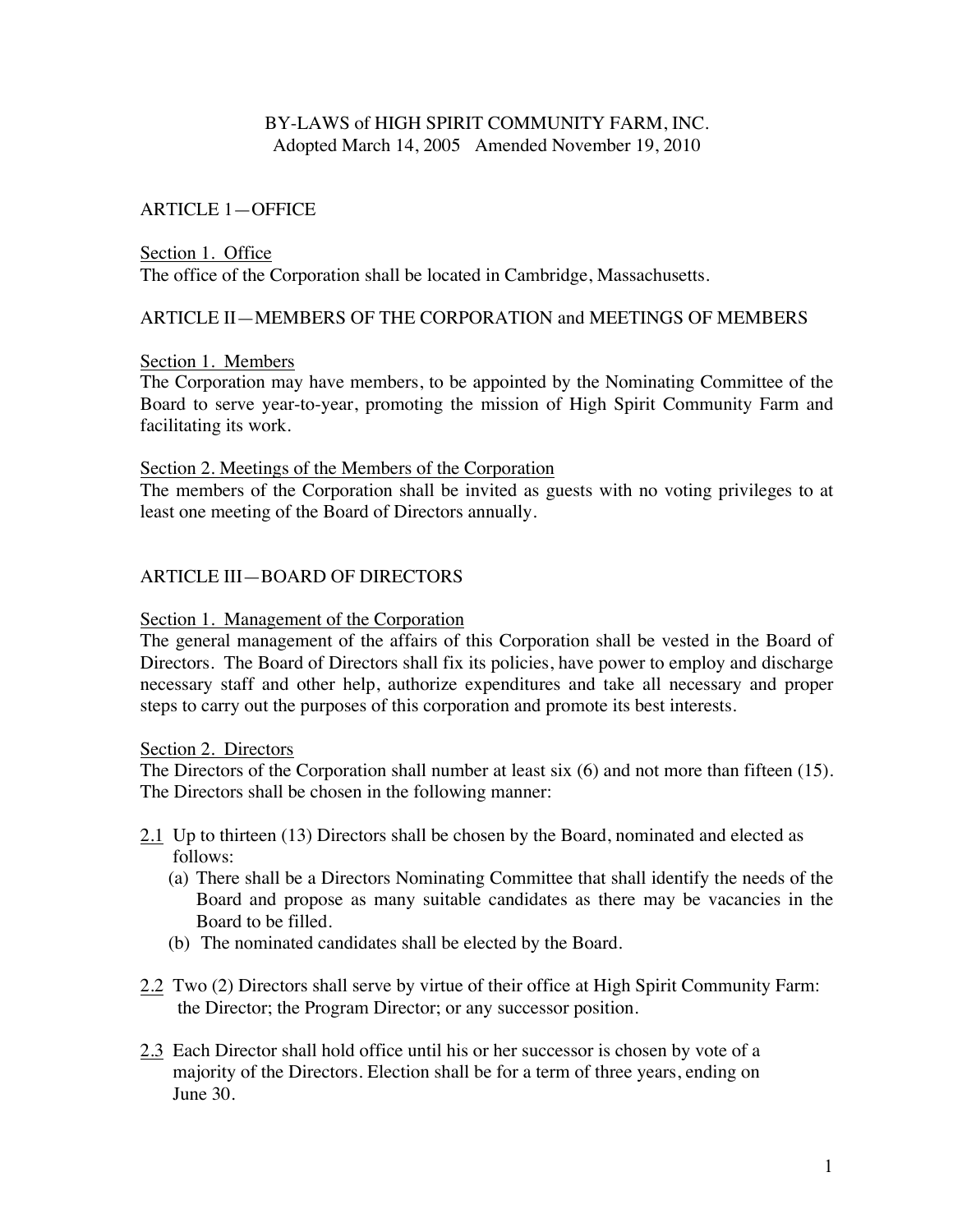#### Section 3. Removal of Directors

Any of the Directors may be removed for cause by a vote of a majority of the Directors.

#### Section 4. Resignation of Directors

Any Director may resign at any time by giving written notice to the President or Clerk of the Corporation. The acceptance of a resignation shall not be necessary to make it effective, but no resignation shall discharge any accrued obligation or duty of a Director.

#### Section 5. Quorum of Directors

A majority of the number of Directors in office shall constitute a quorum for the transaction of business at any meeting of the Board of Directors, but if less than such a majority is present at the meeting, a majority of the Directors present may adjourn the meeting from time to time without further notice.

Section 6. Meetings of the Board of Directors There shall be at least two regular meetings of the Board of Directors yearly.

Section 7. Compensation of Directors Directors shall not receive any salary for their services as Directors.

#### Section 8. Limits of Liability for Directors

No Director shall be personally liable for any debt, liability or obligation of the Corporation.

## Section 9. Committees

The Board of Directors shall appoint such committees for such purposes as it may determine. Subject to these by-laws, each committee of the Board of Directors shall make such rules for the conduct of its affairs as it may deem appropriate.

## ARTICLE IV—OFFICERS

Section 1. Number The Officers of the Corporation shall be a President, a Treasurer, and a Clerk.

## Section 2. Election of Officers

All officers shall be chosen by a majority of the Board of Directors then in office. Each officer shall hold office until that officer's successor shall have been duly chosen by the Board of Directors.

## Section 3. President

The President shall be the principal executive officer of the Corporation and shall, in general, supervise and control all of the business and affairs of the Corporation. The President shall preside at all meetings of the Board of Directors. The President, together with such other officers as may be chosen by resolution of the Board of Directors for that purpose, shall have authority to sign checks. The President, in general, shall perform all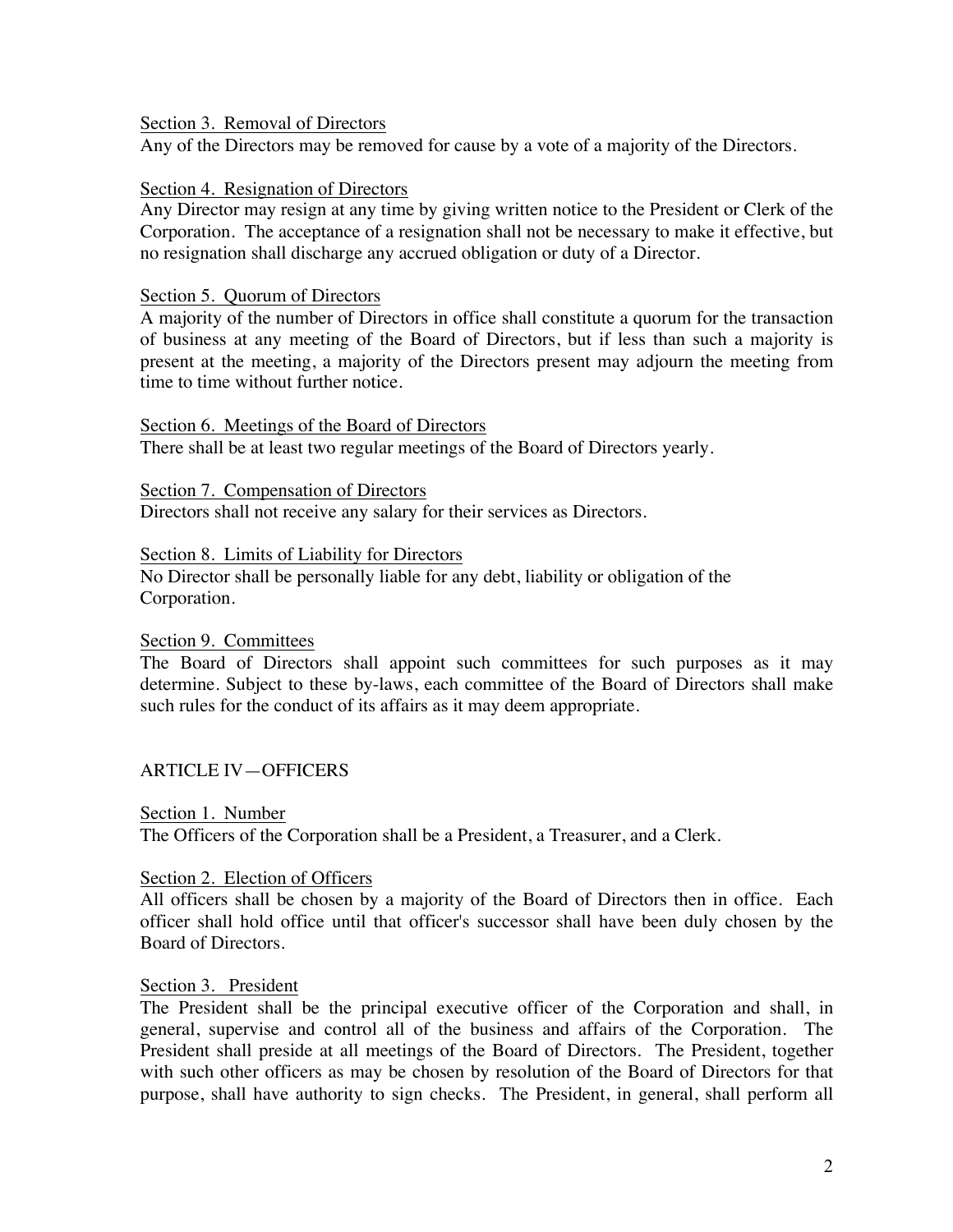duties incident to the office of President and such other duties as may be prescribed by the Board of Directors from time to time.

## Section 4. Treasurer

The Treasurer shall have the care and custody of all funds and securities of the Corporation and deposit all such monies in the name of the Corporation in such depositories as may be designated by the Board of Directors. In the President's absence or unavailability, the Treasurer shall perform the functions of the office of the President, including signing all documents in the name of the Corporation when authorized to do so by the Board of Directors. Together with such other officials as may be appointed by resolution of the Board of Directors for that purpose, the Treasurer shall have authority to sign checks. The Treasurer, in general, shall perform all of the duties incident to the office of Treasurer and such other duties from time to time may be assigned to the Treasurer by the President or by the Board of Directors. If required, the Treasurer shall provide such security for the faithful discharge of such duties as the Board of Directors may determine.

## Section 5. Clerk

The Clerk shall keep a record of all meetings of the Board of Directors and shall attend to the mailing, posting and publication of notices of such meetings. The Clerk shall have charge of the seal of the Corporation, if any, and of such books, records and other papers as the Board of Directors may direct.

## Section 6. Removal or Vacancies of Officers

Any officer chosen by the Board of Directors may be removed by the Board of Directors with or without cause. If the office of any Officer becomes vacant, the Directors may appoint any qualified member of the Board of Directors to fill such a vacancy, who shall hold the office until his or her successor is chosen and qualified.

# ARTICLE V—MISCELLANEOUS PROVISIONS

## Section 1. Fiscal Year

The fiscal year of the Corporation shall end on the thirtieth day of June in each calendar year.

## Section 2. Financial Statements

The Board of Directors shall at least annually authorize and direct a review or audit of the books and accounts of the Corporation by an independent certified public accountant, as required by the Commonwealth Of Massachusetts.

## Section 3. Additional Counsel

The Board of Directors may in its discretion retain such outside professionals, including, without limitation, legal counsel, investment advisors, architects, engineers, appraisers, accountants and other consultants, and may rely on the advice of such professionals.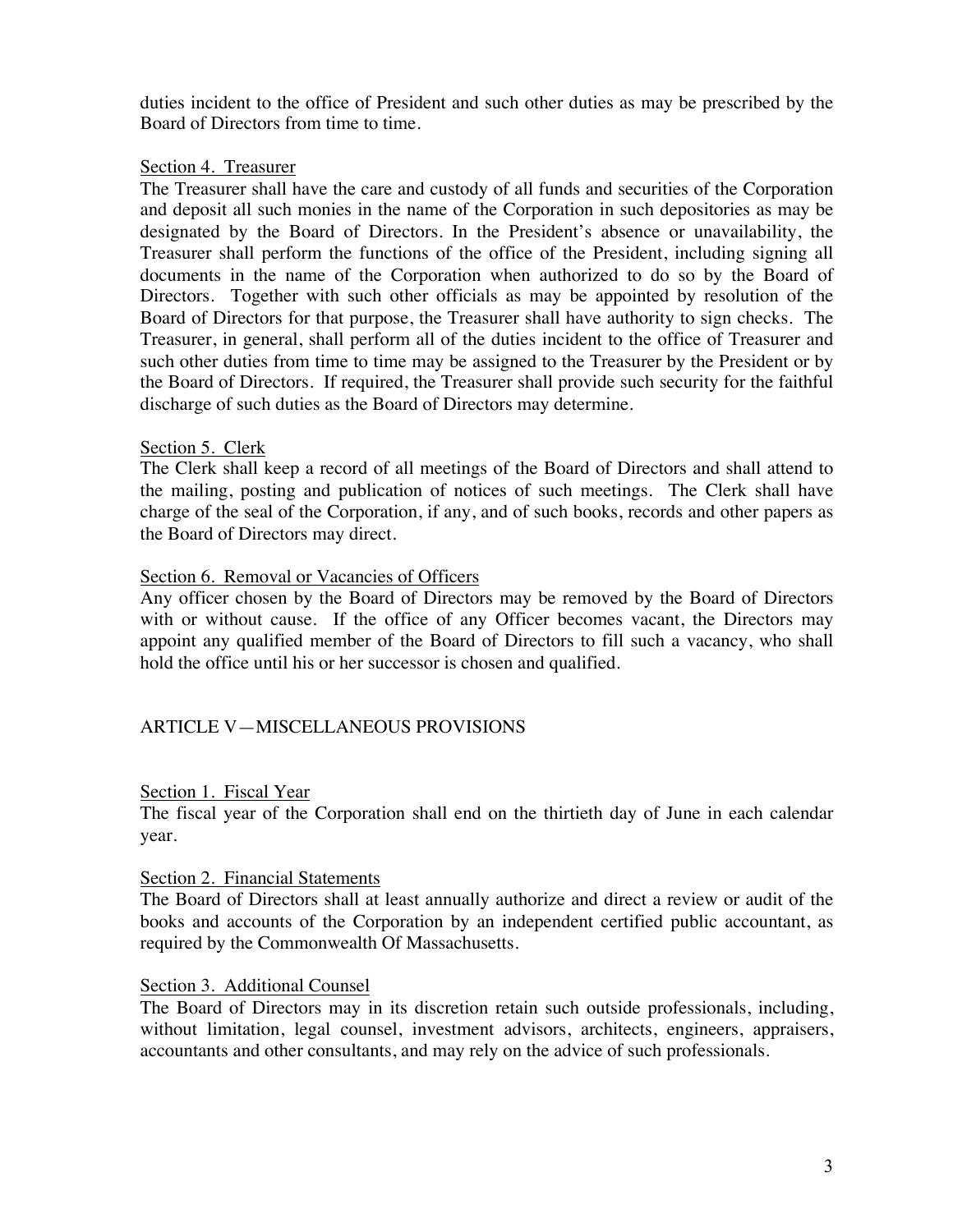## Section 4. Indemnification

The corporation shall, to the extent legally permissible and only to the extent that the status of the corporation as an organization exempt under Section  $501(c)(3)$  of the Internal Revenue Code is not affected thereby, indemnify each of its Directors and officers (including persons who serve at its request as directors, officers or trustees of another organization in which it has an interest) against all liabilities and expenses, including amounts paid in satisfaction of judgments, in compromise or as fines and penalties, and counsel fees, reasonably incurred by him or her in connection with the defense or disposition of any action, suit or other proceeding, whether civil or criminal, in which he or she may be involved or with which he or she may be threatened, while in office or thereafter, by reason of his or her being or having been such a Director or officer, except with respect to any matter as to which he or she shall have been adjudicated in any proceeding not to have acted in good faith in the reasonable belief that his or her action was in the best interests of the corporation; provided, however, that as to any matter disposed of by a compromise payment by such Director or officer, pursuant to a consent decree or otherwise, no indemnification either for said payment or for any other expenses shall be provided unless such compromise shall be approved as in the best interests of the corporation, after notice that it involves such indemnification: (a) by a disinterested majority of the Directors then in office; or (b) by a majority of the disinterested Directors then in office, provided that there has been obtained an opinion in writing of independent legal counsel to the effect that such Director or officer appears to have acted in good faith in the reasonable belief that his or her action was in the best interests of the corporation; or (c) by a majority of the disinterested members entitled to vote, voting as a single class. Expenses, including counsel fees, reasonably incurred by any such Director or officer in connection with the defense or disposition of any such action, suit or other proceeding may be paid by the corporation in advance of the final disposition thereof upon receipt of an undertaking by such Director or officer to repay the amounts so paid to the corporation if it is ultimately determined that indemnification is not authorized hereunder. The right of indemnification hereby provided shall not be exclusive of or affect any other rights to which any Director or officer may be entitled. Nothing contained herein shall affect any rights to indemnification to which corporate personnel other than Directors or officers may be entitled by contract or otherwise under law. As used in this paragraph, the terms "Directors" and "officers" include their respective heirs, executors and administrators, and an "interested" Director or member is one against whom in such capacity the proceeding in question or another proceeding on the same or similar grounds is then pending.

## Section 5. Non-Discrimination

High Spirit Community Farm does not discriminate on the basis of race, age, color, creed, gender, sexual orientation, national or ethnic origin, or disability.

## Section 6. Amendment and Repeal

These by–laws may be amended, repealed or adopted by a vote of two-thirds of the entire Board of Directors in person or by electronic ballot provided that written notice of the amendment, repeal or adoption has been given to each of the Board of Directors at least seven (7) days prior to the meeting at which the proposed action is taken.